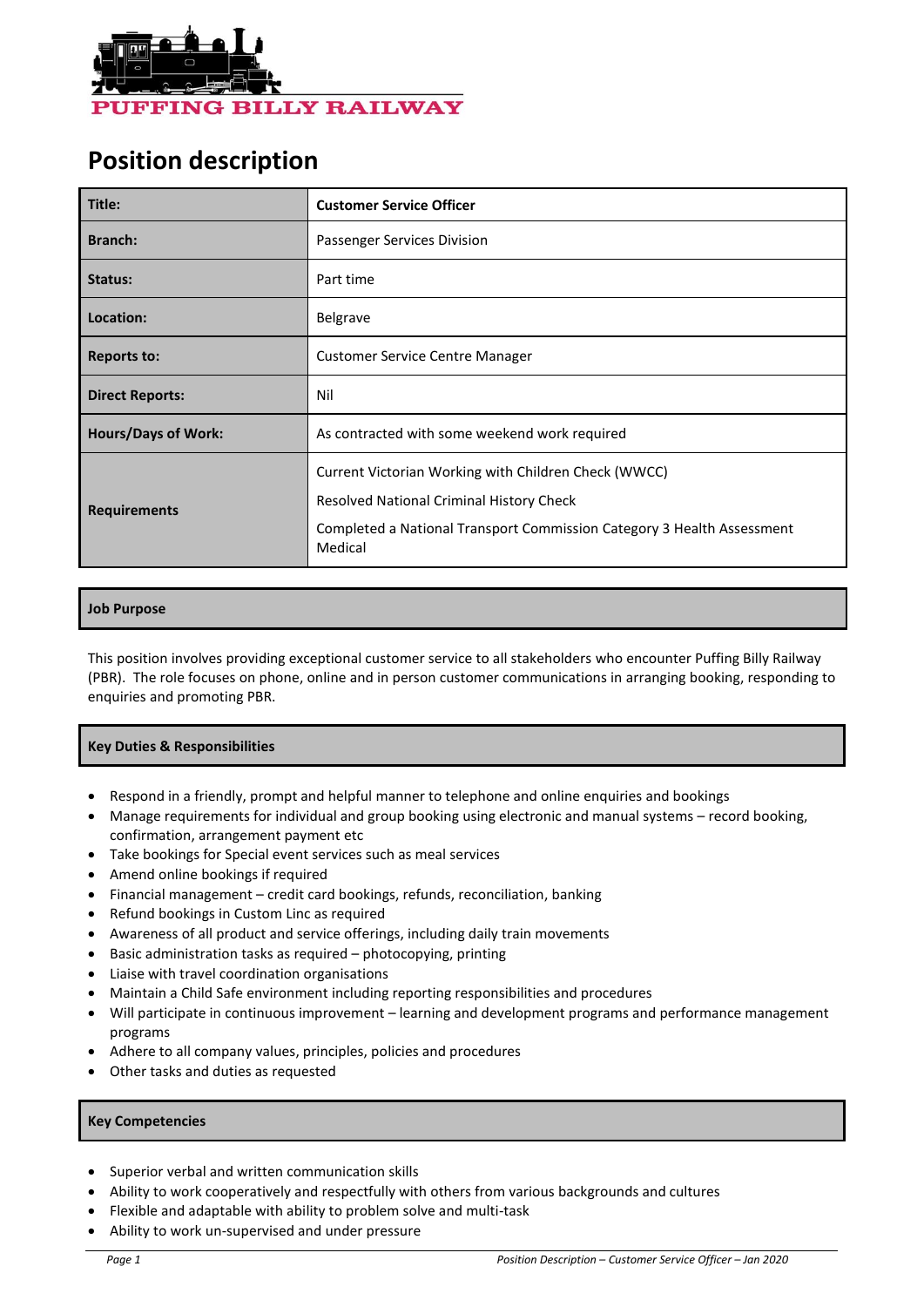

- Ability to work as a team & to lead by example
- Strong organisational skills, with ability to prioritise and follow-through
- High standard computer skills including Microsoft suite
- Actively participate in performance management programs
- Focus on service excellence, exceeding internal and external customer expectations
- Strong numeracy and literacy skills to manage basic accounting administration tasks

#### **Qualifications & Experience Required**

- An understanding of Puffing Billy's history and current business desirable.
- Experience in working in an Administration or Customer Service environment is desirable
- Experience in records and filing systems set up and management desirable
- Experience in using Custom Linc Booking System is desirable
- Fluency in Mandarin or other languages considered favourably

#### **Key Relationships**

- PBR staff, volunteers and visitors
- External stakeholders including elected officers and senior management in public and private organisations

#### **Health & Safety**

Employees have a responsibility to:

- Participate in the development of a safe and healthy workplace.
- Comply with instructions given for their own safety and health and that of others, in adhering to safe work procedures.
- Co-operate with management in its fulfilment of its legislative obligations.
- Take reasonable care to ensure their own safety and health and that of others, and to abide by their duty of care provided for in the legislation.
- To report any injury, hazard or illness immediately, where practical to their supervisor.
- Not place others at risk by any act or omission.
- Not wilfully or recklessly interfere with safety equipment.

#### The following health and safety factors are relevant to this position

| Frequent (occurs 1/3-2/3 of time)                                                     | Constant (occurs 2/3+ of time)                                                                                                                                      |  |
|---------------------------------------------------------------------------------------|---------------------------------------------------------------------------------------------------------------------------------------------------------------------|--|
| Manual handling task<br>$(0 - 9kg)$<br>Gripping, holding, clasping with fingers/hands | Hand/arm movement i.e. stacking, reaching, typing<br>and sorting<br>Walking on uneven surfaces<br>Sitting at workstation<br>Responsibility for the safety of others |  |

#### **Additional Notes**

- Some weekends and public holiday work will be required on rostered basis
- As Puffing Billy Railway's peak time is during the Victorian school holiday period, annual leave during school holidays is not always an option
- Puffing Billy Railway is a child-safe organisation. All employees and volunteers are required to undergo a National Police Check, a Working with Children Check and sign our Child Protection Policy and Code of Conduct